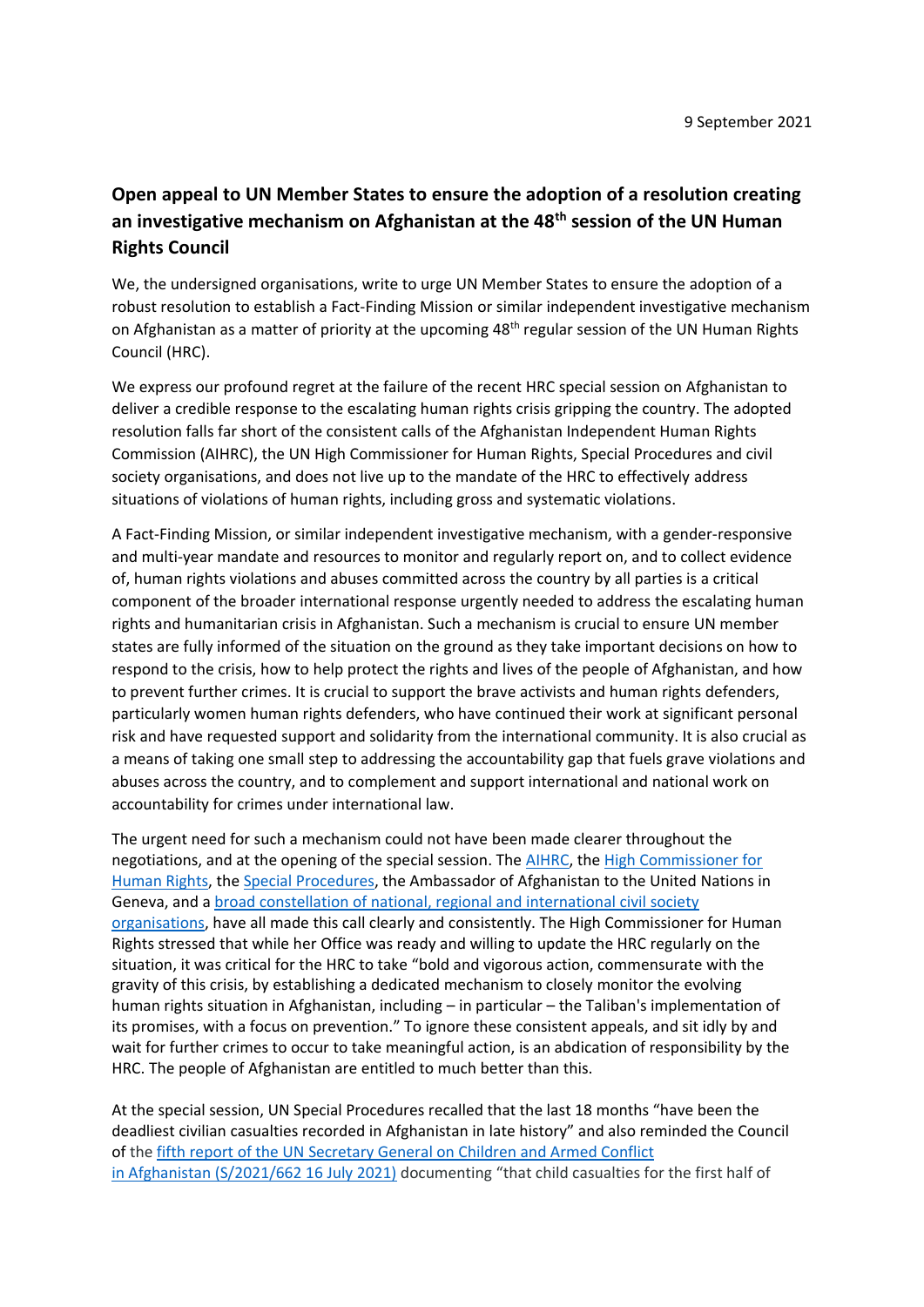2021 constituted the highest number of children killed and maimed for this period ever recorded by the UN in Afghanistan, a situation compounded in the last few weeks."

At this crucial moment for the people of Afghanistan, we are convinced that an independent investigative mechanism is the only credible means to address the human rights crisis in the country, advance accountability and deter further abuses. Although some states proposed the creation of a Special Rapporteur as a compromise during the special session, this would not be an adequate or appropriate response to a crisis of this magnitude for a number of reasons, including the lack of resources, limited capacity and correspondingly narrower scope of such a mandate. We note that the special session resolution itself "*stresses the need for transparent and prompt investigation into reports of all violations and abuses of human rights and violations of international humanitarian law, committed by all parties to the conflict, and to hold those responsible to account*." Clearly, the only credible way to give effect to this commitment is to create such a "transparent and prompt investigation."

We urge all UN Member States, to take urgent action to correct the HRC's course, by ensuring a robust independent investigative mechanism is put in place when it meets for its  $48<sup>th</sup>$  regular session in September. As noted by the Chairperson of the AIHRC in her opening address to the HRC, "*Afghan activists on the ground, my colleagues on the ground, who face direct threats to their lives and the lives of their families, demand better, while they have everything to lose by putting this ask forward […] Many I speak to in Afghanistan already fear that they may not have a tomorrow. In our worst moment, we call on you to do better*."

## LIST OF SIGNATORIES:

- 1. Afghanistan Independent Human Rights Commission
- 2. Amnesty International
- 3. ARTICLE 19
- 4. Asian Forum for Human Rights and Development (FORUM-ASIA)
- 5. Asylum Seeker Resource Centre (ASRC)
- 6. Australian Centre for International Justice
- 7. Australian Human Rights Institute
- 8. AWID (Association for Women's Rights in Development)
- 9. Cairo Institute For Human Rights Studies
- 10.Center for Justice and International Law (CEJIL)
- 11.Centro de Documentación en Derechos Humanos "Segundo Montes Mozo S.J." (CSMM)
- 12.CIVICUS: World Alliance for Citizen Participation
- 13.Comisión Mexicana de Defensa y Promocion de Derechos Humanos (CMDPDH)
- 14.Committee to Protect Journalists
- 15.Commonwealth Human Rights Initiative (CHRI)
- 16.DefendDefenders (East and Horn of Africa Human Rights Defenders Project)
- 17.DEMAS Association for Democracy Assistance and Human Rights
- 18.Egyptian Initiative for Personal Rights (EIPR)
- 19.FOKUS Forum for women and development
- 20.Forum Menschenrechte
- 21.Free Press Unlimited
- 22.FRI Foreningen for kjønns- og seksualitetsmangfold